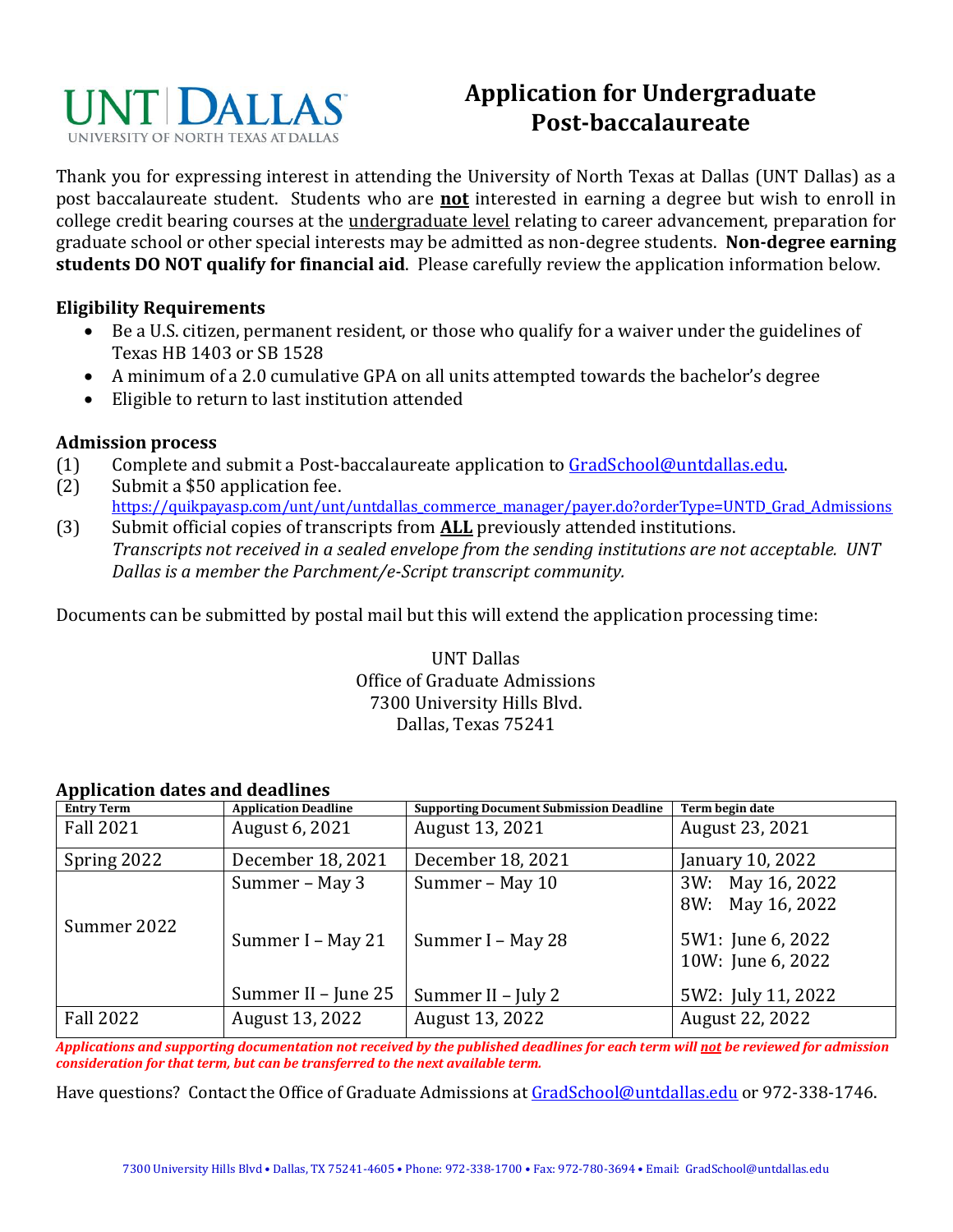

**Application for Post-baccalaureate Undergraduate Page 1**

| <b>Entry Term/Semester:</b><br>$\Box$ Fall 20<br>$\Box$ Spring 20________                                                                                                                                                                                                                                                                                                                                                                                                                                             |                                                                                   |                                                                                                                                                                                     |                    |                       |  |  |  |  |  |
|-----------------------------------------------------------------------------------------------------------------------------------------------------------------------------------------------------------------------------------------------------------------------------------------------------------------------------------------------------------------------------------------------------------------------------------------------------------------------------------------------------------------------|-----------------------------------------------------------------------------------|-------------------------------------------------------------------------------------------------------------------------------------------------------------------------------------|--------------------|-----------------------|--|--|--|--|--|
| 1. Social Security Number (optional):                                                                                                                                                                                                                                                                                                                                                                                                                                                                                 | 2. Date of birth:                                                                 |                                                                                                                                                                                     | 3. Gender:<br>Male |                       |  |  |  |  |  |
|                                                                                                                                                                                                                                                                                                                                                                                                                                                                                                                       |                                                                                   |                                                                                                                                                                                     |                    | $\blacksquare$ Female |  |  |  |  |  |
| 4. Name in full (Last, First, Middle):                                                                                                                                                                                                                                                                                                                                                                                                                                                                                |                                                                                   | <b>Maiden, if applicable</b>                                                                                                                                                        |                    |                       |  |  |  |  |  |
| 5. Present mailing address, including apartment/unit #:                                                                                                                                                                                                                                                                                                                                                                                                                                                               |                                                                                   |                                                                                                                                                                                     |                    |                       |  |  |  |  |  |
| City:                                                                                                                                                                                                                                                                                                                                                                                                                                                                                                                 |                                                                                   | State:                                                                                                                                                                              |                    | Zip Code:             |  |  |  |  |  |
| 6. Telephone:                                                                                                                                                                                                                                                                                                                                                                                                                                                                                                         | Cell:                                                                             |                                                                                                                                                                                     | Home:              |                       |  |  |  |  |  |
| 7. Email address:                                                                                                                                                                                                                                                                                                                                                                                                                                                                                                     | 8. Place of birth (city and state):                                               |                                                                                                                                                                                     |                    |                       |  |  |  |  |  |
| 9. State of legal<br>residency:                                                                                                                                                                                                                                                                                                                                                                                                                                                                                       | 9a. If Texas, how long have you lived at<br>your present address? (months/years): | 10. U.S. Military-Veteran status:<br><b>YES</b><br>N <sub>O</sub><br>_Veteran<br>Current U.S. military serviceman<br>Spouse/dependent of veteran or<br>deceased U.S. service member |                    |                       |  |  |  |  |  |
| 10. Are you a U.S. Citizen?                                                                                                                                                                                                                                                                                                                                                                                                                                                                                           | <b>TYES</b>                                                                       | <b>YES</b><br>10a. If not a U.S. citizen, are you a permanent<br>resident of the United States?                                                                                     |                    |                       |  |  |  |  |  |
|                                                                                                                                                                                                                                                                                                                                                                                                                                                                                                                       | $\Box$ NO                                                                         |                                                                                                                                                                                     |                    | $\blacksquare$ NO     |  |  |  |  |  |
| 10b. If you are a permanent resident, please attach a copy of the front and back of your resident alien card. For<br>tuition classification purposes, you may be required to present the card in person at a later time for verification.                                                                                                                                                                                                                                                                             |                                                                                   |                                                                                                                                                                                     |                    |                       |  |  |  |  |  |
| Country of citizenship: _                                                                                                                                                                                                                                                                                                                                                                                                                                                                                             |                                                                                   |                                                                                                                                                                                     |                    |                       |  |  |  |  |  |
| 11b. Ethnic background (optional): For reporting<br>11a. Are you Hispanic or Latino? (a person of Cuban,<br>purposes only, we would appreciate your indicating<br>Mexican, Puerto Rican, South or Central American, or<br>which of the groups listed below best describes your<br>other Spanish culture or origin, regardless of race)<br>ethnic background.<br><b>YES</b><br>American Indian or Alaskan Native<br>Asian or Pacific Islander<br>African American, Black<br>White, non-Hispanic origin<br> NO<br>Other |                                                                                   |                                                                                                                                                                                     |                    |                       |  |  |  |  |  |